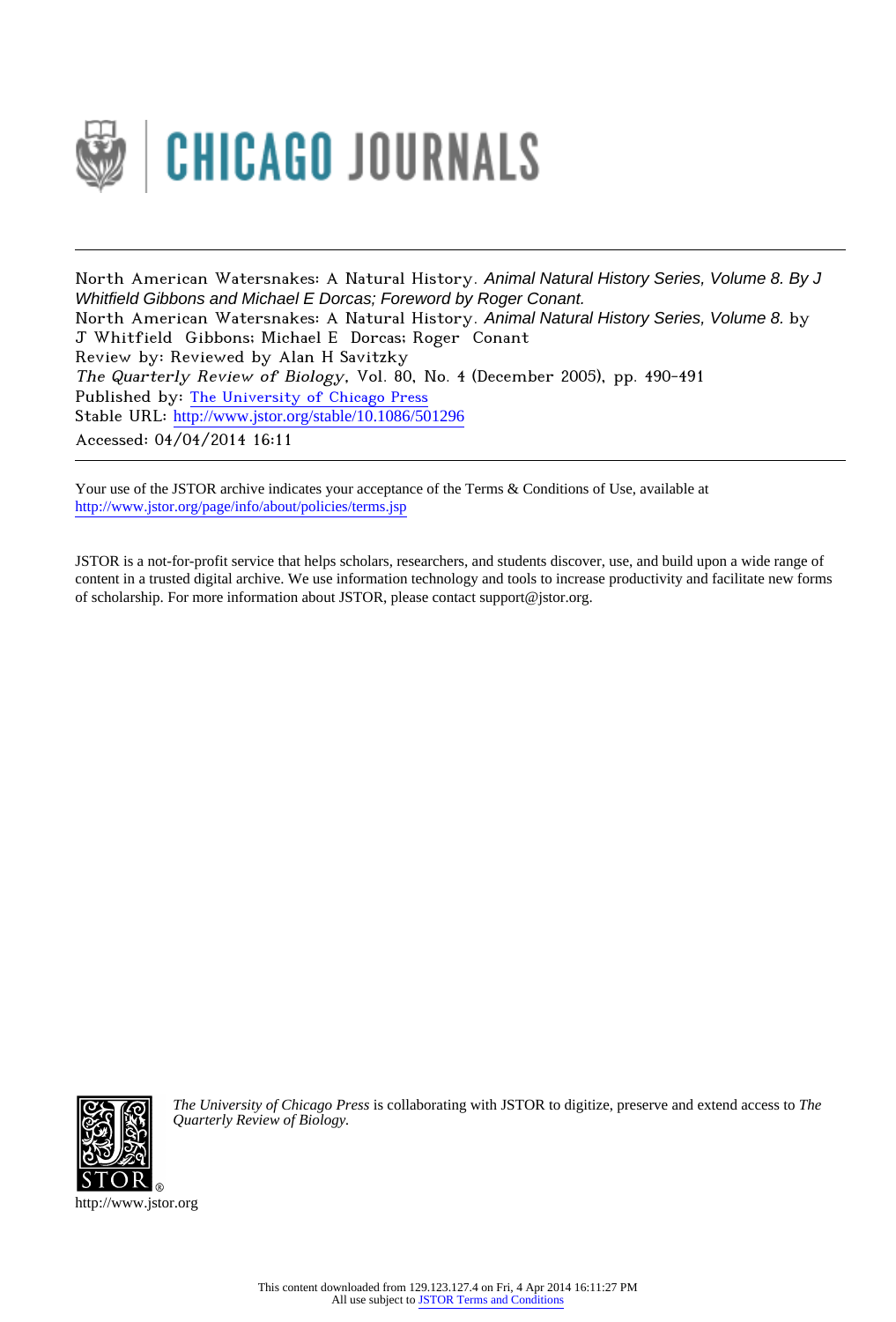photographs and wash drawings that illustrate habitats, anatomy, field marks, and behavior. Because raptors spend so much time searching for prey, this volume provides information on foraging behavior, breeding information, flight and evolutionary adaptations, as well as how to find nests and how to estimate when the young might hatch.

The Domestic Horse: The Origins, Development and Management of its Behaviour. *Based on a workshop held in Holar, Iceland, 2002.*

*Edited by D S Mills and S M McDonnell*. *Cambridge and New York: Cambridge University Press*. \$90.00 (hardcover);  $$43.00$  (paper). xiii + 249 p; ill.; index. ISBN: 0-521-81414-6 (hc); 0-521-89113-2 (pb). 2005.

Cambridge University Press has previously published *The Domestic Cat: The Biology of its Behaviour* (D C Turner and P Bateson. 2000. Second Edition) and *The Domestic Dog: Its Evolution, Behaviour, and Interactions with People* (J Serpell. 1995), which focus on behavioral biology. *The Domestic Horse* is the third volume of the series and will undoubtedly encounter similar success. Animal behavior specialists Daniel Mills and Sue McDonnell have ably promoted and edited the contributions of 25 authors (scientists from Europe, U.S., and Australia) to achieve a concise summary of recent studies on the domestic horse, its behavior, and concerns for its utility and welfare.

The volume consists of 16 papers that review the work of the contributors, plus many other researchers. The papers are grouped into three sections: the origins and selection of horse behavior (three papers); the natural behavior of equids in the wild and domestic environment (seven papers); and the impact of the domestic environment on the horse (six papers). The intent is to bridge the gap between scientists and the public, as well as between the different scientific groups that work on equine behavior.

The broad coverage is science based and scholarly. Each paper ends with a reference section that clarifies the literature cited within the chapter. Tables and figures are frequent. The book concludes with a helpful index. It is no surprise that duplication occasionally exists from one chapter to another because each is prepared by different authors; but the duplication is not excessive and is often helpful. Writing styles and level of presentation also vary, as does the clarity of information and accuracy of proofreading. Yet, the book achieves its aim and is excellent for its overview of recent studies. The volume will be most useful to the equine behavior research community, to students of animal science, and to horse enthusiasts, both professional and amateur.

George H Waring, *Zoology, Southern Illinois University, Carbondale, Illinois*



## AQUATIC SCIENCES

NORTH AMERICAN WATERSNAKES: A NATURAL HIStory. *Animal Natural History Series, Volume 8.*

*By J Whitfield Gibbons and Michael E Dorcas; Foreword by Roger Conant*. *Norman (Oklahoma): University of Oklahoma Press.*  $$49.95.$  xxvi + 438 p + 32 pl; ill.; index. ISBN: 0-8061-3599-9. 2004.

The Thamnophiini comprise a well-defined lineage of live-bearing natricine snakes and a conspicuous element of the North American herpetofauna. A review of the largest thamnophiine genus, *Thamnophis* (gartersnakes), was published in 1996 (D A Rossman, N B Ford, R A Seigel. *The Garter Snakes.* Norman (OK): University of Oklahoma Press). Now this authoritative volume offers a comprehensive review of the three most aquatic genera of thamnophiines, *Nerodia* (North American watersnakes), *Regina* (crayfish snakes), and *Seminatrix* (black swamp snakes). Like some gartersnakes, certain species of watersnakes reach high densities and, therefore, have served as important models for ecological and behavioral studies.

The authors present detailed but readable accounts for each species, including not only standard information on morphology, distribution, and diet, but also details such as fossil record, physiology, parasites, and conservation status. Each account is accompanied by an exquisite black-and-white rendering by Peri Mason, and high-quality color photographs are presented for all species and subspecies. Excellent maps generated by a geographic information system show U.S. ranges by county and Canadian and Mexican ranges by specific locality. Summary maps show the distribution of each genus, as well as species richness for all three genera combined. Identification keys are provided for the nine species of *Nerodia* and four of *Regina* (*Seminatrix* is monotypic). Introductory chapters provide overviews of major topics, such as phylogeny, ecology, and conservation; complete synonymies are relegated to